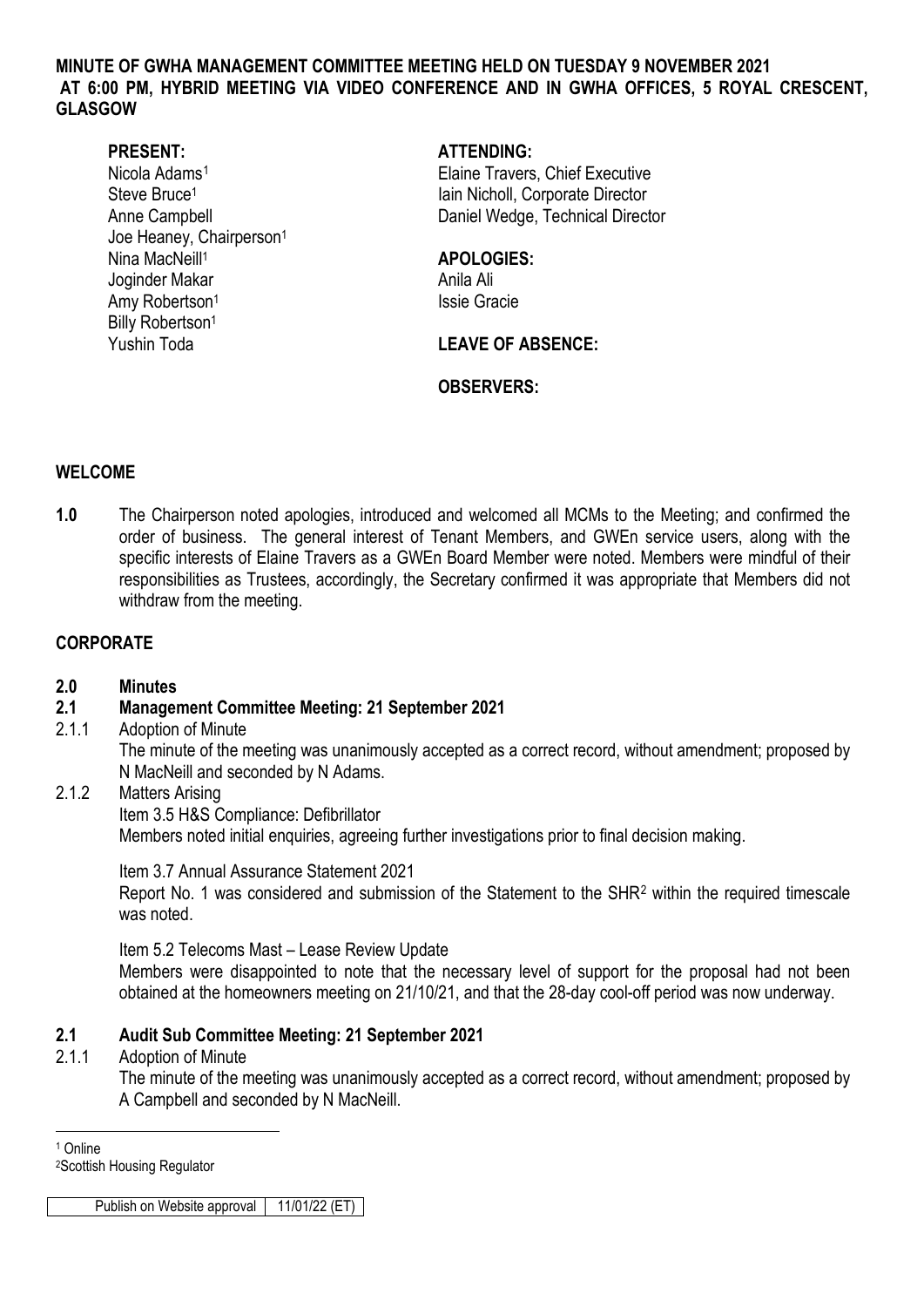# 2.1.2 Matters Arising

Item 5.3 H&S Register

Members noted advice that the circumstances surrounding the incident in question were such that RIDDR reporting was not required.

Item 5.2 FTT PFEO[3](#page-1-0)

Members were alerted to the FTT's decision not to issue a PFEO, with cautionary note that the homeowner has the right to appeal this decision.

# **2.2 MC Action Plan Compliance**

Report No. 2 was considered and progress and compliance acknowledged. Members noted the amended date at 3.5 and 5.2 (MC Meeting 21/09/21) to 09/11/21.

# **3.0 Governance**

- 3.1 Execution Of Documents There were none
- 3.2 Membership Applications

Report No.1 was considered. Members approved the reinstatement of cancelled membership number PERSONAL DATA REDACTED and unanimously approved the category A application.

| <b>Name</b>            | .<br><b>Address</b>    | . .<br><b>Share</b>    |
|------------------------|------------------------|------------------------|
| PERSONAL DATA REDACTED | PERSONAL DATA REDACTED | PERSONAL DATA REDACTED |

# 3.3 Registers: Compliance Reporting

Report No. [4](#page-1-1) was considered, with recent recordings in the Registers reviewed. The SHR's closure of NEs<sup>4</sup> 1003649, 22240 and 22287 was noted, and there was agreement to retain monthly MC covid-19 service impact reporting (NE 1003649 Appendix 1), with further review at the year end. Within this Appendix 1, GWHA's reporting against the percentage of rental income from direct housing cost payments was queried for clarification at the next MC Meeting, and there was confirmation of internal reporting arrangements for H&S and concierge incident reporting. Members moved to consider the only remaining active NE 1004349, noting the benefit of the recent stock tour insofar as understanding the SVT GCW structure. The scheduled homeowner meeting was noted, and the revised programme focussing on priority works was approved. The initial legal opinion was referenced for further discussion and the progress against the governance and general action plans was acknowledged. The governance training dates and timing (6pm-7.30pm) were confirmed and an amended date (from September to November) was recorded against the Communication Action Plan item 7. In the Risk Schedule, the residual risk score set higher than the inherent risk score was confirmed as reflecting the static nature of the latter in comparison to the ongoing review and identification of new/emerging risks.

Recent recording in the Payments and Benefits Register and in the SAR, FOI and EIR Registers was noted; there were no data breaches to report; and H&S reporting was as previously agreed, with scheduled reporting on the ACS audits to the Audit Sub Committee meeting 23/11/21.

# 3.4 Regulatory Review and Revised Engagement Plan 2021/22

Report No. 5 was considered, with Members welcoming the positive outcome of the SHR regulatory review; acknowledging the requirements of the reviewed Engagement Plan; and approving the MC compliance reporting framework.

3.5 Formal Complaint : HAP[5](#page-1-2) clarification Members considered the context to Report No. 6, confirming the HAP (in respect to offers of

<sup>-</sup><sup>3</sup> First Tier Tribunal, Property Factors Enforcement Order

<span id="page-1-1"></span><span id="page-1-0"></span><sup>4</sup> Notifiable Events

<span id="page-1-2"></span><sup>5</sup> Housing Allocations Policy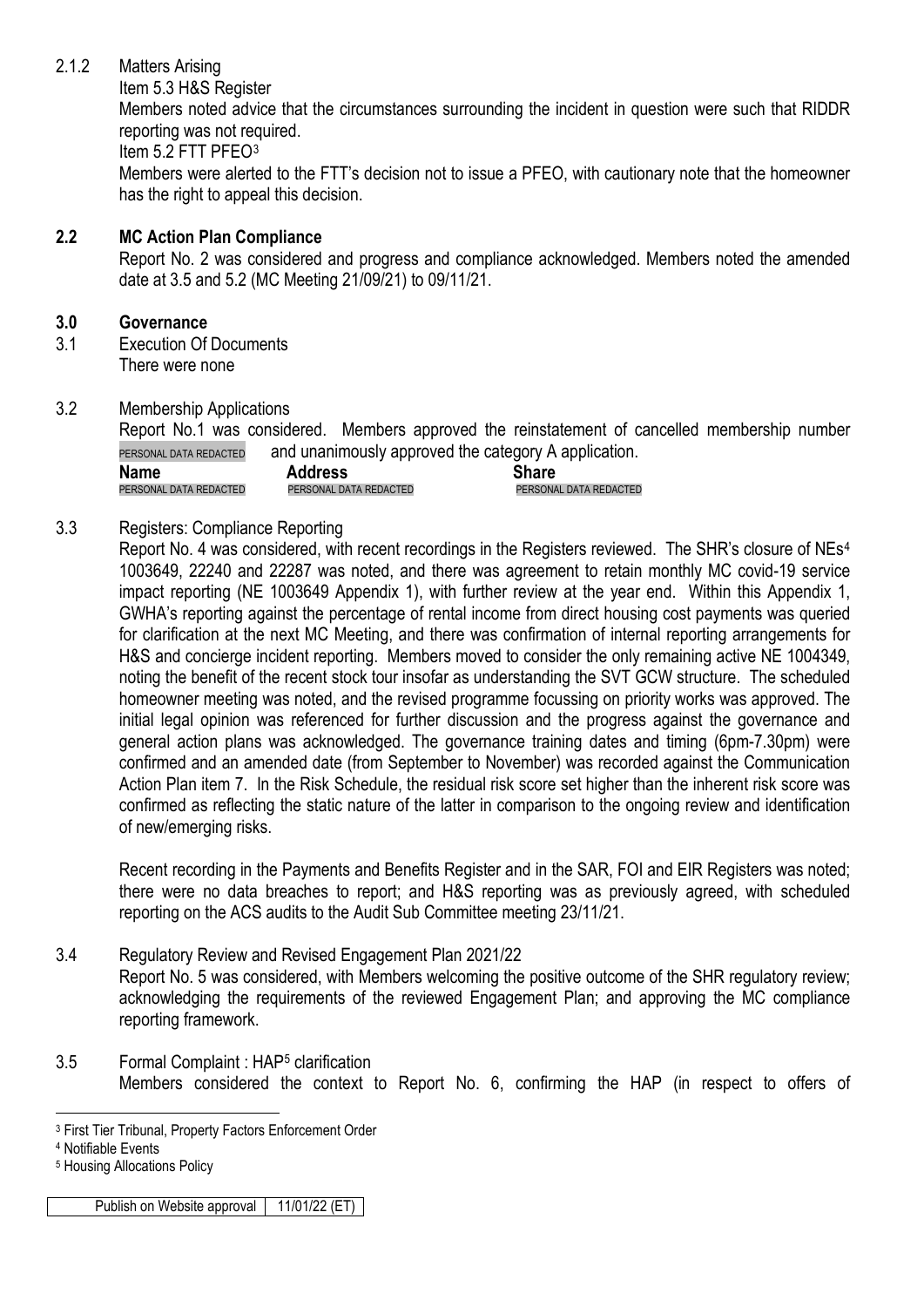accommodation) reflected intentions.

## 3.6 Sensitive data

# **SERVICES**

# **4.0 Mid-year Performance Report**

Members considered Report No. 8 and the accompanying presentation, discussing performance against the Charter outcomes, welcoming progress in the midst of ongoing service disruption, and agreeing revised targets, where recommended, in the context of risk. Further reporting against SSHC<sup>[6](#page-2-0)</sup> 5 was agreed<sup>[7](#page-2-1)</sup>, and the following points referenced:

- a) Direct approach to former CTF<sup>[8](#page-2-2)</sup> member/MC nominee to fill casual vacancy; with newsletter advertising thereafter;
- b) Reporting on RTP<sup>[9](#page-2-3)</sup> sales (abolished in 2016) to be discontinued;
- c) Service satisfaction survey analysis and reporting to be further developed to facilitate trend monitoring and action planning.
- d) Significant Performance Failure (submitted by a tenant in relation to the change in service charge administration and the increase in service charges) currently under review by the SHR;
- e) Enhanced reporting on equalities and human rights to inform decision making.
- f) Ongoing endeavours to encourage participation in the Consumer Panel; ATC<sup>[10](#page-2-4)</sup> planning underway; and social media providing a valuable communication platform;
- g) Covid-19 impact; supply chain issues and enhanced SHQS<sup>[11](#page-2-5)</sup> and regulatory requirements (Healthy, Safe and Secure) impacting compliance, as per NE reporting.
- h) Whilst generally positive feedback on service contractors (estates); a Member's concerns around the quality/cost were noted for input to contractor's ongoing performance reviews.
- i) Void rent loss, re-let times and offer refusals currently under scrutiny with the aim of identifying a robust recovery strategy.
- j) Challenging household circumstances affecting Save with Rent and Rent Reward Scheme membership; with proactive and intensive tenancy sustainment support including prompt access to benefits advice service, and welfare calls to vulnerable households;
- k) Extension of bookworms membership to include children up to the age of 16;
- l) Improved rent collection performance and plans underway for withdrawal of transitional (covid) policy.

In reviewing SSHC 11, the ongoing impact of covid-19 on fund raising activities was considered, with Members agreeing to repeat financial assistance for a tenancy sustainment initiative the equivalent of "Cash For Kids", as a means of supporting GW children in these particularly challenging times.

## **5.0 Rent and Service Charges Review 2022/23**

Report No. 9, incorporating the annual self-assessment against SSHC outcomes 13-15, and the SHR's thematic inquiry recommendations<sup>[12](#page-2-6)</sup> was considered, alongside the supplementary presentation. Members acknowledged the challenges of reaching a fair and balanced outcome in the midst of ongoing unprecedented global market turbulence; as new, emerging and heightened risks pressurise our sector and emphasise the challenges for our tenants' incomes and ability to afford rents. The general increase in costs was noted of concern, and there was resistance to the service contract increases (estate services), and to the 15% backdated increase proposed by a primary contractor in the absence of aligned service enhancements. There was also a cautionary note to increasing rent levels amidst declining satisfaction

-

<span id="page-2-0"></span><sup>6</sup> Scottish Social Housing Charter

<span id="page-2-1"></span><sup>7</sup> MC Meeting 25/01/22

<span id="page-2-2"></span><sup>8</sup> Committee Training Forum

<span id="page-2-3"></span><sup>&</sup>lt;sup>9</sup> Right to Purchase

<span id="page-2-4"></span><sup>10</sup> Annual Tenants Conference

<span id="page-2-5"></span><sup>&</sup>lt;sup>11</sup> Scottish Housing Quality Standard

<span id="page-2-6"></span><sup>12</sup> How Social Landlords consult tenants about rent increases